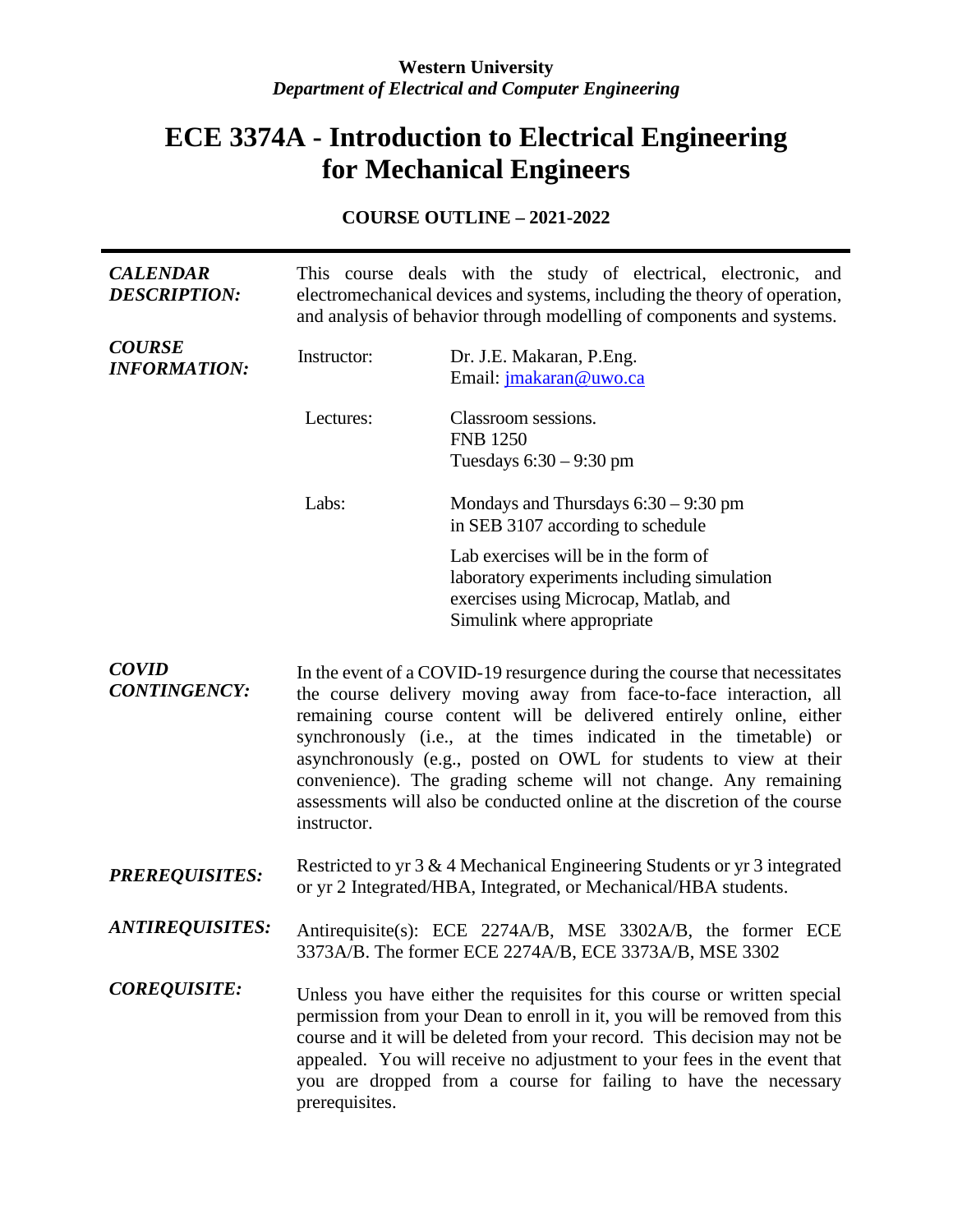| <b>CONSULTATION</b><br><b>HOURS:</b>  | By advance notice via email.                                                                                                                                                                                                                                                                                                                                                                                                             |
|---------------------------------------|------------------------------------------------------------------------------------------------------------------------------------------------------------------------------------------------------------------------------------------------------------------------------------------------------------------------------------------------------------------------------------------------------------------------------------------|
| <b>ACCREDITATION</b><br><b>UNITS:</b> | Engineering Science = $60\%$ , Engineering Design = $40\%$                                                                                                                                                                                                                                                                                                                                                                               |
| <b>TOPICS:</b>                        | 1. Passive Component Behaviour and Circuit Analysis                                                                                                                                                                                                                                                                                                                                                                                      |
|                                       | Students will review voltage, current, and power relationships in discrete<br>components such as resistors, capacitors, and inductors under DC and AC<br>conditions. Students will use analytical techniques to understand the<br>operation of simple circuits using passive components. Theoretical<br>principles will be reinforced through simulation, construction, and<br>operation of simple circuits.                             |
|                                       | 2. DC and Steady State AC Analysis                                                                                                                                                                                                                                                                                                                                                                                                       |
|                                       | Students will review node voltage and mesh current analysis in both DC<br>and AC circuits. Phasor notation will be introduced to study voltage,<br>current, and power relationships in single-phase, and three phase wye and<br>delta connected AC circuits. Thévenin and Norton equivalent circuits will<br>be studied in both AC and DC circuits. The concept of power factor will<br>be introduced along with VAR compensation.       |
|                                       | 3. Signal Conditioning                                                                                                                                                                                                                                                                                                                                                                                                                   |
|                                       | Students will be introduced to filter and amplifier circuits (such as those<br>incorporating op-amps) that are used in signal conditioning applications.<br>Theoretical principles will be reinforced through simulation,<br>construction, and operation of simple circuits. Applications to sensors that<br>are used to measure physical parameters such as temperature, pressure,<br>force and displacement will be briefly discussed. |
|                                       | 4. Power Electronic Devices used in Energy Conversion                                                                                                                                                                                                                                                                                                                                                                                    |
|                                       | The principle of operation, physical construction, and system level<br>application considerations of the following devices shall be studied:<br><b>Diodes</b><br><b>Power MOSFETs</b><br><b>IGBTs</b><br><b>Electrolytic Capacitors</b><br>$\bullet$                                                                                                                                                                                     |
|                                       | Special attention shall be given to loss generation and modeling of static<br>and transient thermal behaviour using information specified in data sheets<br>as a criterion for device application. A review of electronic packaging<br>and assembly processes shall be presented. Thermal management and<br>environmental protection means shall be reviewed.                                                                            |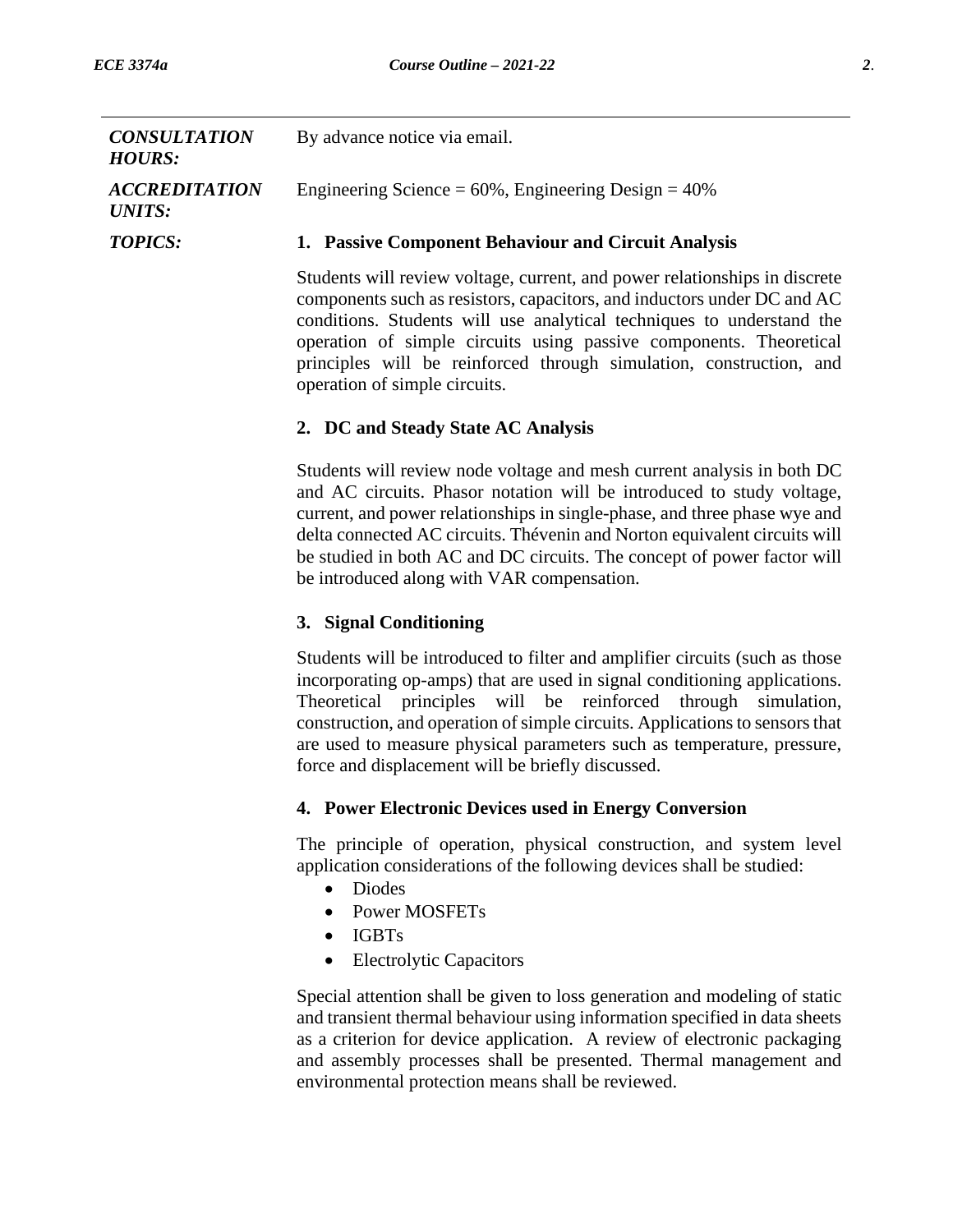#### **5. Electric Motors**

The following electric machines shall be studied:

- DC brush motors
- Synchronous (permanent magnet) electronically commutated motors
- Single phase and three phase asynchronous motors
- Reluctance (stepper motors)

The construction and speed / torque behavior of each machine shall be presented. Attention shall be given to factors affecting efficiency. Speed control means shall be presented. The function of the motor as part of an overall system, such as in systems used in linear actuation, or in systems incorporating pumps and fans shall be modelled for transient and steadystate operation.

The study of electric machines shall continue with exercises of application specific selection of appropriate machines from data sheets and catalogs that are reinforced through simulation and problem sets.

### **6. Validation of Systems Incorporating Electronics**

An overview of the manner in which mechatronics systems are validated at the system level shall be presented. Test plans according to a client Design Validation Plan (DVP) shall be presented, along with specific test modalities, such as thermal testing, mechanical testing, electrical testing, and environmental testing. Validating critical component interfaces and testing to failure to understand product shortcomings shall be discussed.

| <b>LEARNING</b><br><b>OUTCOMES:</b> | Upon successful completion of this course, students will:                                                                               |
|-------------------------------------|-----------------------------------------------------------------------------------------------------------------------------------------|
|                                     | Understand voltage, current, and power relationships in passive<br>$\bullet$<br>components. (KB4)                                       |
|                                     | Understand electrical analogs for mechanical components. (KB4)<br>$\bullet$                                                             |
|                                     | Perform voltage, current and power calculations in DC and AC<br>$\bullet$<br>circuits. (PA3)                                            |
|                                     | Perform power factor calculations in single phase and three phase<br>$\bullet$<br>AC circuits. (PA3)                                    |
|                                     | Determine Thévenin and Norton equivalent circuits employing<br>$\bullet$<br>resistive and reactive components. (KB4)                    |
|                                     | Simulate and analyze simple circuits used to condition physical<br>$\bullet$<br>signals. (ET2)                                          |
|                                     | Understand the theory of operation of power electronic devices<br>$\bullet$<br>used in energy conversion. (KB4)                         |
|                                     | Understand system level considerations in the application of<br>$\bullet$<br>systems incorporating power electronic devices. (KB4, PA3) |
|                                     |                                                                                                                                         |

• Perform static and transient thermal modelling on assemblies containing power electronic devices. (ET2)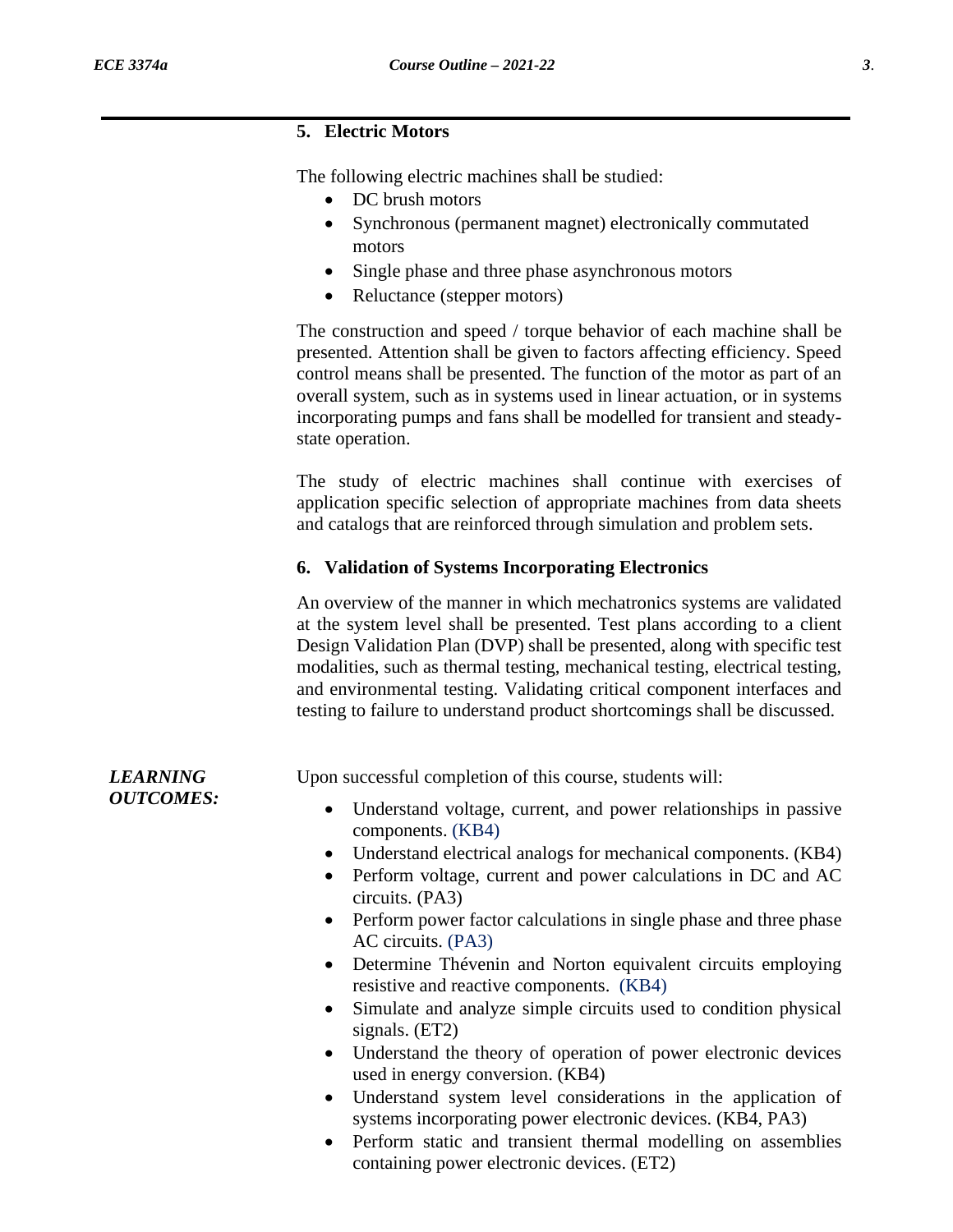|                                  |                                      | Understand component derating and its importance on electronic<br>device application. (KB4, IN3, EE1)                                                                                 |       |
|----------------------------------|--------------------------------------|---------------------------------------------------------------------------------------------------------------------------------------------------------------------------------------|-------|
|                                  | $\bullet$<br>reliability. (KB4, EE1) | Understand the system level influences on electronic device                                                                                                                           |       |
|                                  | $\bullet$                            | Understand device failure modes and their system level<br>implications. (KB4, IN3, EE1)                                                                                               |       |
|                                  | efficiency. (KB4)                    | Understand the theory of operation and construction of electric<br>motors typically used in industry, including factors affecting                                                     |       |
|                                  | ٠<br>٠<br>application. (D3)          | Model mechanical systems incorporating electric motors. (ET2)<br>Select the appropriate type and size of motor for a given                                                            |       |
|                                  | $\bullet$<br>(ET2)                   | Verify, compare and interpret differences between the results<br>obtained through system level simulation and experimentation.                                                        |       |
|                                  | $\bullet$                            | Understand the processes used to manufacture electronics, along<br>with typical quality issues that are associated with electronic<br>manufacturing and packaging means. (KB4, IESE2) |       |
| <b>CONTACT HOURS:</b>            |                                      | 3 lecture hours, 3 lab / tutorial hours, half course. The lab and tutorial<br>schedule will be made available during the first week of classes.                                       |       |
| RECOMMENDED<br><b>TEXTBOOKS:</b> | Hambley, A.R., Pearson, 2018         | Electrical Engineering – Principles and Applications – $7th$ Edition,                                                                                                                 |       |
| <b>EVALUATION:</b>               | weighting scheme:                    | The final course grade will be determined according to the following                                                                                                                  |       |
|                                  | Evaluation                           | Date                                                                                                                                                                                  | Value |
|                                  | Test Units 1 and 2                   | Second Week of<br>October (Week of<br>October $11th$ )                                                                                                                                | 20%   |
|                                  | Test Unit 3                          | Last Week of October<br>(Week of October 25 <sup>th</sup> )                                                                                                                           | 15%   |
|                                  | Test Unit 4                          | Third Week of<br>November (Week of                                                                                                                                                    | 15%   |

November  $15<sup>th</sup>$ )

5 and 6

20th

Period. Covering units

Term – Starting the week of September

Participation | Ongoing | 10%

20%

20%

Final exam TBD During Fall Exam

Laboratory Sessions | 4 labs Throughout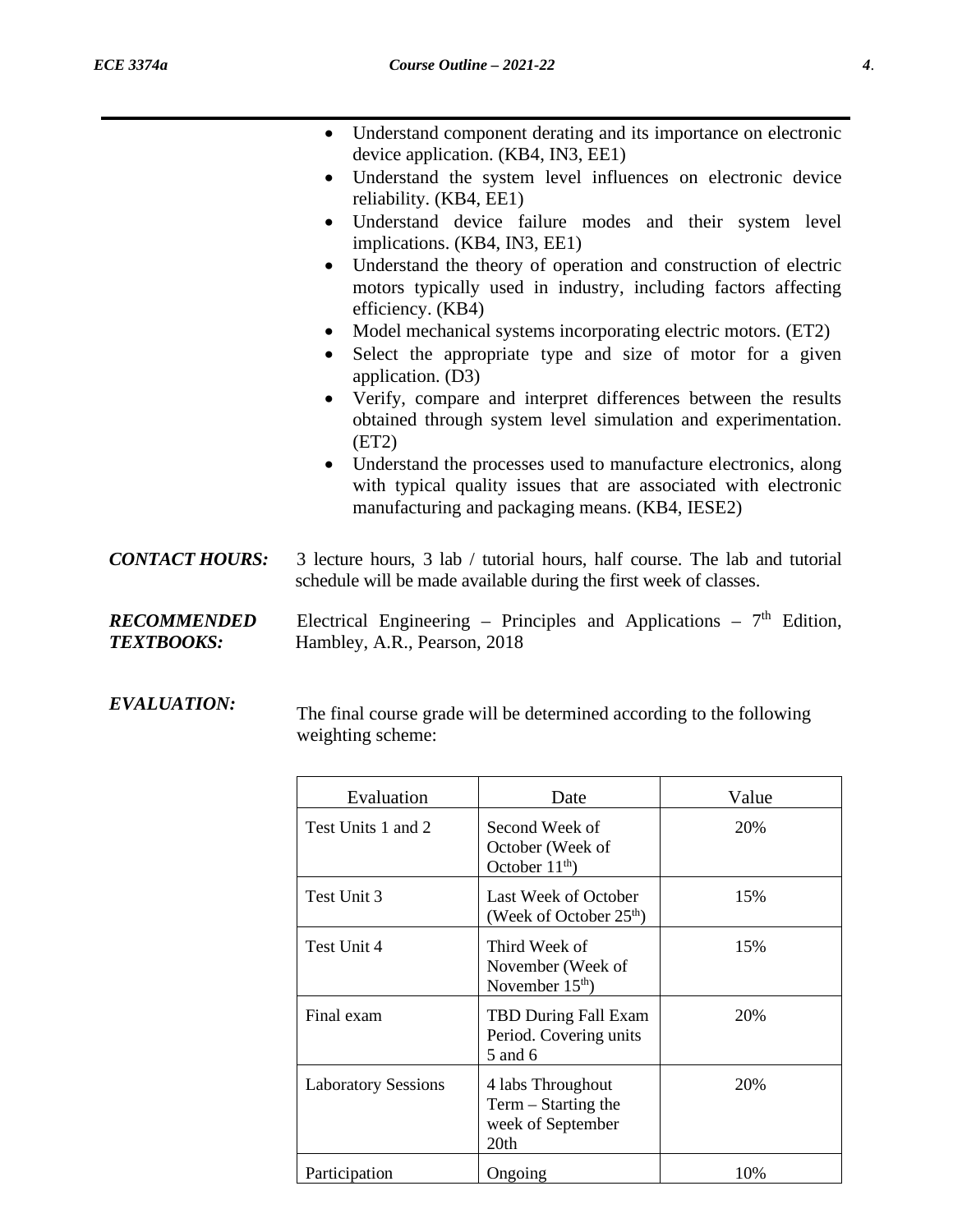*COURSE POLICIES* The following course-specific policies will be enforced throughout the course:

#### **Computer Requirements**

All students are to ensure that they have a laptop computer that will be used during class sessions or when working on labs and in-tutorial exercises.

Tests and examinations in this course will be conducted in person.

#### **Laboratory sessions**

- All students are to attend their assigned lab or tutorial sessions **with no exceptions**.
- Lab sessions will be held in-person.
- Lab reports will be due at the end of the assigned lab session. No late submissions will be accepted.
- Failure to pass the laboratory component of the course will attract an automatic course failure.
- Passing of the laboratory component is equivalent with obtaining more than 50% on the laboratory component of the course.
- A maximum of **one** make-up session will be offered to students who have missed a laboratory session **with** academic consideration.
- A mark of 0% will be assigned to students who have missed a laboratory session **without** academic consideration.
- All approved make-up laboratory sessions will be offered in the final week of the term.
- When academic consideration has been obtained for a particular laboratory session, it is the student's responsibility to contact the instructor of the course in a *timely* fashion in order to seek alternate arrangements for the missed laboratory session (*i.e.*, within 24 hours after consideration has been obtained from the Engineering Undergraduate Services Office).
- Students are required to contact the instructor of the course for any other circumstances that appear to not be covered by the nonexhaustive list above.

### **Term Tests and Final Examination**

- Failing to achieve a grade of 50% in tests and the final examination components of the course will result in an automatic course failure.
- Term tests and examinations will be delivered in-person. The use of a single page, double-sided formula sheet will be permitted in these evaluations.
- Only non-programmable calculators and a double-sided formula sheets will be allowed to refer to during term tests
- Term tests will be 1.5 hours long and will be submitted at the end of the allotted time.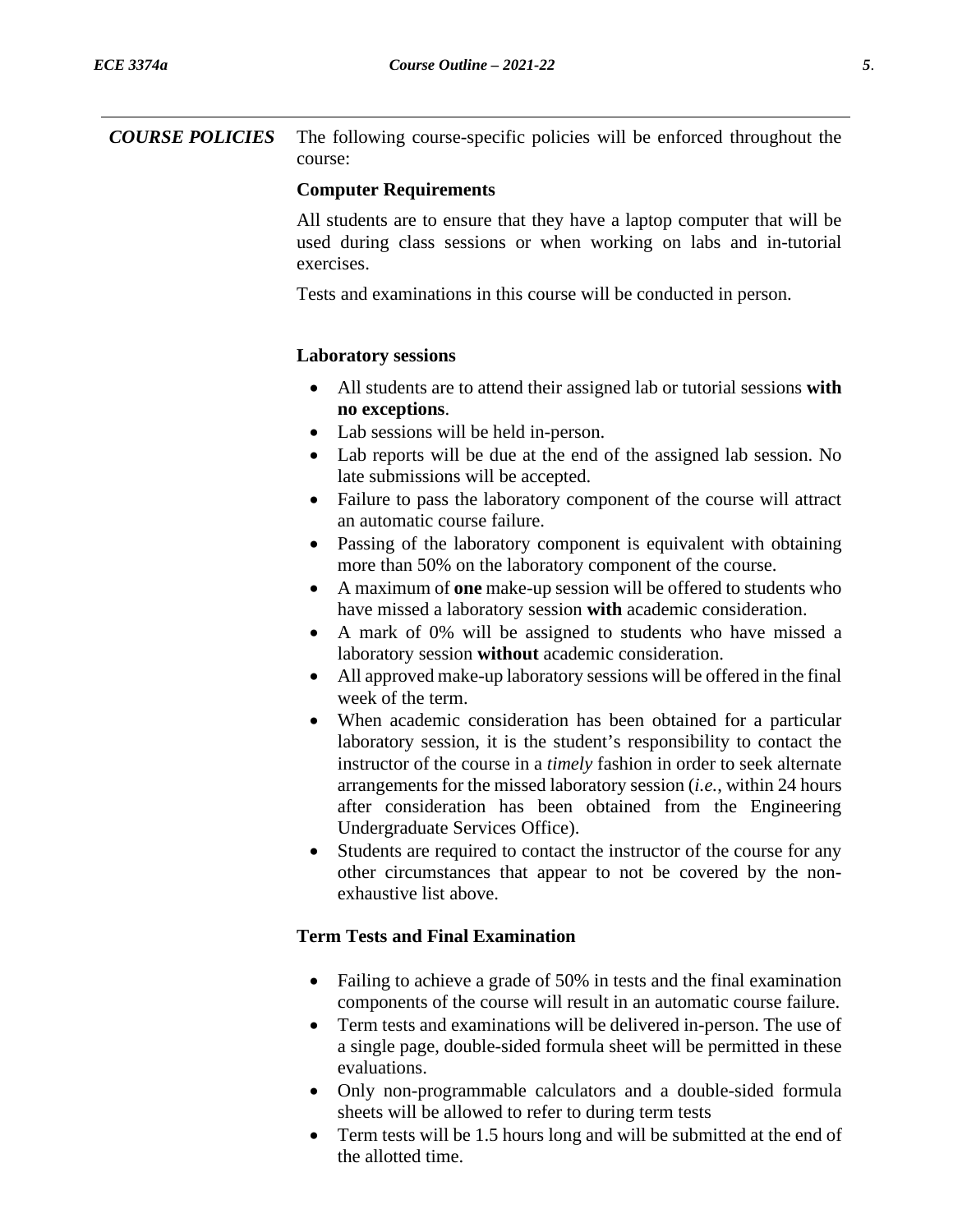|                                      | The final exam will take place during the December examination<br>$\bullet$<br>period and delivered in person. Its timing will be announced in<br>advance.<br>The final exam will be two hours long and will be submitted at the<br>$\bullet$<br>end of the allotted time.<br>Only non-programmable calculators and a double-sided formula<br>$\bullet$<br>sheets will be allowed to refer to during the final exam.                                                                                                                                                                                                                                                                                                                                                                                                                                                                                                         |
|--------------------------------------|------------------------------------------------------------------------------------------------------------------------------------------------------------------------------------------------------------------------------------------------------------------------------------------------------------------------------------------------------------------------------------------------------------------------------------------------------------------------------------------------------------------------------------------------------------------------------------------------------------------------------------------------------------------------------------------------------------------------------------------------------------------------------------------------------------------------------------------------------------------------------------------------------------------------------|
|                                      | <b>Missed Tests and Examinations</b>                                                                                                                                                                                                                                                                                                                                                                                                                                                                                                                                                                                                                                                                                                                                                                                                                                                                                         |
|                                      | A mark of 0% will be assigned to students who have missed a term<br>$\bullet$<br>test or the final examination without academic consideration.<br>No make-up quiz will be offered to those who miss a term test with<br>academic consideration. The weighting of missed quizzes with<br>consideration will be shifted automatically to the final exam. There<br>will be no exceptions !<br>When academic consideration has been obtained for a particular<br>$\bullet$<br>missed term test or final exam, it is the student's responsibility to<br>contact the instructor of the course in a <i>timely</i> fashion <i>(i.e., within</i> )<br>24 hours after consideration has been obtained from the<br>Engineering Undergraduate Services Office).<br>Students are required to contact the instructor of the course for any<br>٠<br>other circumstances that appear to not be covered by the non-<br>exhaustive list above. |
|                                      | Students who have failed an Engineering course (i.e. $<$ 50%) must repeat<br>all components of the course. No special permissions will be granted<br>enabling a student to retain laboratory, assignment or test marks from<br>previous years. Previously completed assignments and laboratories<br>cannot be resubmitted for grading by the student in subsequent years.                                                                                                                                                                                                                                                                                                                                                                                                                                                                                                                                                    |
| <b>UNITS:</b>                        | Metric and US customary.                                                                                                                                                                                                                                                                                                                                                                                                                                                                                                                                                                                                                                                                                                                                                                                                                                                                                                     |
| <b>ENGLISH:</b>                      | In accordance with Senate and Faculty Policy, students may be penalized<br>up to 10% of the marks on all assignments, tests and examinations for the<br>improper use of English. Additionally, poorly written work with the<br>exception of final examinations may be returned without grading. If<br>resubmission of the work is permitted, it may be graded with marks<br>deducted for poor English and/or late submission.                                                                                                                                                                                                                                                                                                                                                                                                                                                                                                |
| <b>CLASSROOM</b><br><b>DEMEANOR:</b> | The instructor is committed to providing a respectful learning<br>environment for all students involved in this course. This is a collective<br>responsibility of the instructor and students, and therefore students<br>partaking in this course agree to abide by this criterion.                                                                                                                                                                                                                                                                                                                                                                                                                                                                                                                                                                                                                                          |
|                                      | Components of this course will involve live interactions. To ensure the<br>best experience for both you and your classmates, please honour the<br>following rules of etiquette:                                                                                                                                                                                                                                                                                                                                                                                                                                                                                                                                                                                                                                                                                                                                              |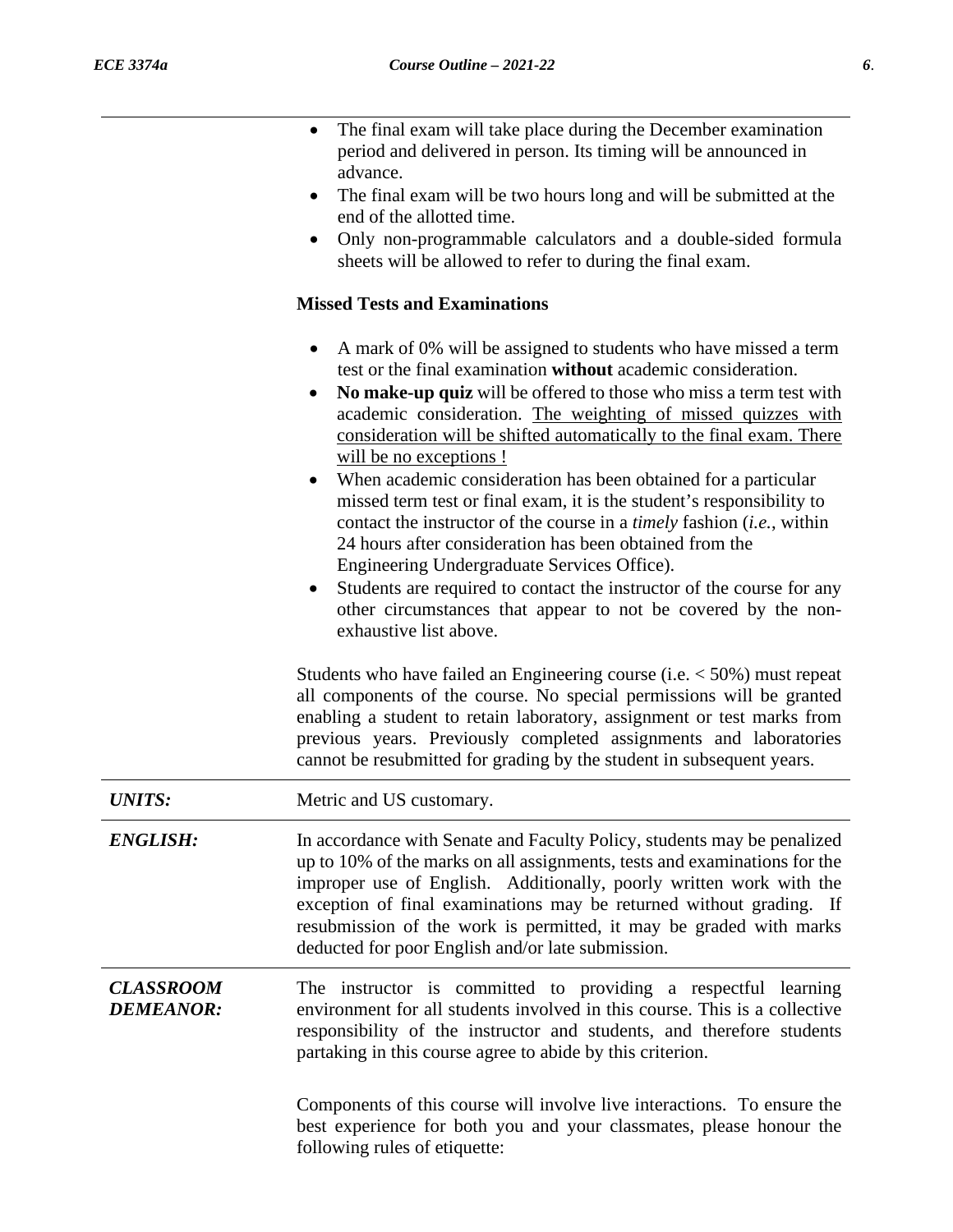|                                     | Please arrive to class on time<br>Please use your computer and/or laptop if possible (as opposed to<br>a cell phone or tablet)<br>Please maintain focus on the class material during lectures. Use of<br>٠<br>the Internet for other than course related activities is discouraged.<br>You will be required to display your name at all times in every lecture on                                                                                                                                                                                                                                                                                                                              |
|-------------------------------------|------------------------------------------------------------------------------------------------------------------------------------------------------------------------------------------------------------------------------------------------------------------------------------------------------------------------------------------------------------------------------------------------------------------------------------------------------------------------------------------------------------------------------------------------------------------------------------------------------------------------------------------------------------------------------------------------|
|                                     | a single, folded, sheet of plain, white, 8.5" x 11" sheet of paper with your<br>name written on it in block letters, using a black marker so as to be clearly<br>visible from a distance of 25 m.                                                                                                                                                                                                                                                                                                                                                                                                                                                                                              |
|                                     | Attendance will be taken during lectures, and will factor into the<br>participation mark.                                                                                                                                                                                                                                                                                                                                                                                                                                                                                                                                                                                                      |
|                                     | Note that disruptive behaviour of any type during classes or laboratories,<br>is unacceptable. Depending on the severity, the actions may be subject to<br>disciplinary measures under the Code of Student Conduct.                                                                                                                                                                                                                                                                                                                                                                                                                                                                            |
| <b>USE OF</b><br><b>RECORDINGS:</b> | Participants in this course are not permitted to record the sessions, except<br>where recording is an approved accommodation, or the participant has the<br>prior written permission of the instructor.                                                                                                                                                                                                                                                                                                                                                                                                                                                                                        |
| <b>ATTENDANCE:</b>                  | Any student who, in the opinion of the instructor, is absent too frequently<br>from class or laboratory periods in any course, will be reported to the                                                                                                                                                                                                                                                                                                                                                                                                                                                                                                                                         |
|                                     | Dean (after due warning has been given). On the recommendation of the<br>Department concerned, and with the permission of the Dean, the student<br>will be debarred from taking the regular examination in the course.                                                                                                                                                                                                                                                                                                                                                                                                                                                                         |
| <b>CHEATING:</b>                    | <b>Cheating is stealing.</b> Engineering is a profession with a code of ethics.<br>Students are expected to behave in a manner consistent with the PEO<br>Code of Ethics. University policy states that cheating, including<br>plagiarism, is a scholastic offense. The commission of a scholastic<br>offence is attended by academic penalties which might include expulsion<br>from the program. If you are caught cheating, there will be no second<br>warning (see Scholastic Offence Policy in the Western Calendar). If<br>cheating during any course evaluation is suspected (including lab<br>assignments), the student will receive a mark of zero for that particular<br>evaluation. |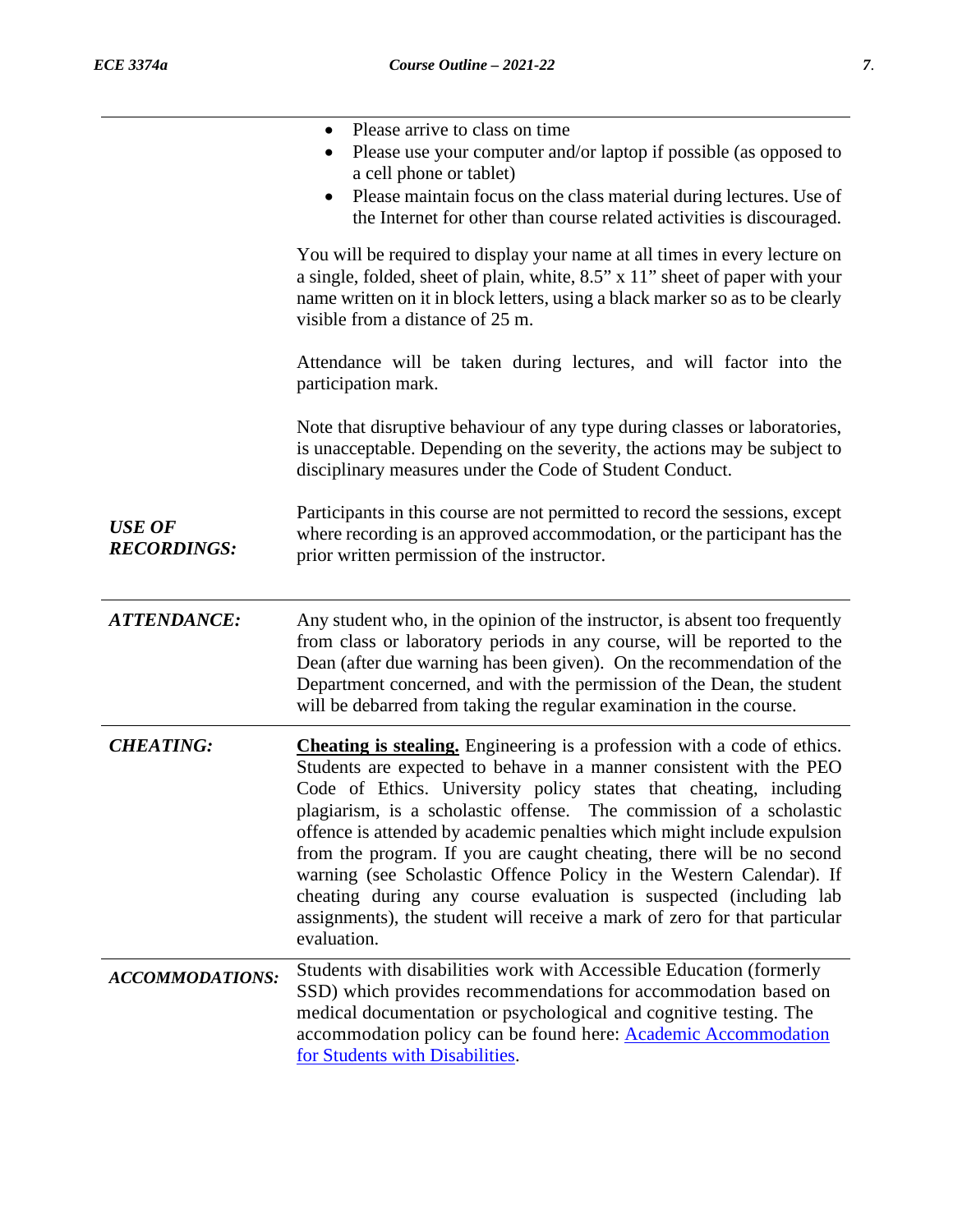*ACADEMIC CONSIDERATION FOR STUDENT ABSENCE:* Students will have up to two (2) opportunities during the regular academic year to use an on-line portal to self-report an absence during the term, provided the following conditions are met: the absence is no more than 48 hours in duration, and the assessment for which consideration is being sought is worth 30% or less of the student's final grade. Students are expected to contact their instructors within 24 hours of the end of the period of the self-reported absence, unless noted on the syllabus. Students are not able to use the self-reporting option in the following circumstances: • For exams scheduled by the Office of the Registrar (e.g., December and April exams) • Absence of a duration greater than 48 hours, • Assessments worth more than 30% of the student's final grade, • If a student has already used the self-reporting portal twice during the academic year If the conditions for a Self-Reported Absence are *not* met, students will need to provide a Student Medical Certificate if the absence is medical, or provide appropriate documentation if there are compassionate grounds for the absence in question. Students are encouraged to contact their Faculty academic counselling office to obtain more information about the relevant documentation. Missed labs or evaluations without accommodation shall result in a mark of zero for that lab or evaluation. Missed evaluations with an accommodation shall be completed by the student within a timeframe determined by the course instructor. The missed evaluation may not be identical to the missed evaluation at the discretion of the course instructor, however, will require the student to demonstrate competence in the same course outcomes as the missed evaluation. Students should also note that individual instructors are not permitted to receive documentation directly from a student, whether in support of an application for consideration on medical grounds, or for other reasons. **All documentation required for absences that are not covered by the Self-Reported Absence Policy must be submitted to the Academic**

> For Western University policy on Consideration for Student Absence, see [Policy on Academic Consideration for Student Absences -](https://www.uwo.ca/univsec/pdf/academic_policies/appeals/Academic_Consideration_for_absences.pdf) Undergraduate [Students in First Entry Programs](https://www.uwo.ca/univsec/pdf/academic_policies/appeals/Academic_Consideration_for_absences.pdf) and for the Student Medical Certificate (SMC), see: [http://www.uwo.ca/univsec/pdf/academic\\_policies/appeals/medicalform.](http://www.uwo.ca/univsec/pdf/academic_policies/appeals/medicalform.pdf) [pdf.](http://www.uwo.ca/univsec/pdf/academic_policies/appeals/medicalform.pdf)

**Counselling office of a student's Home Faculty.**